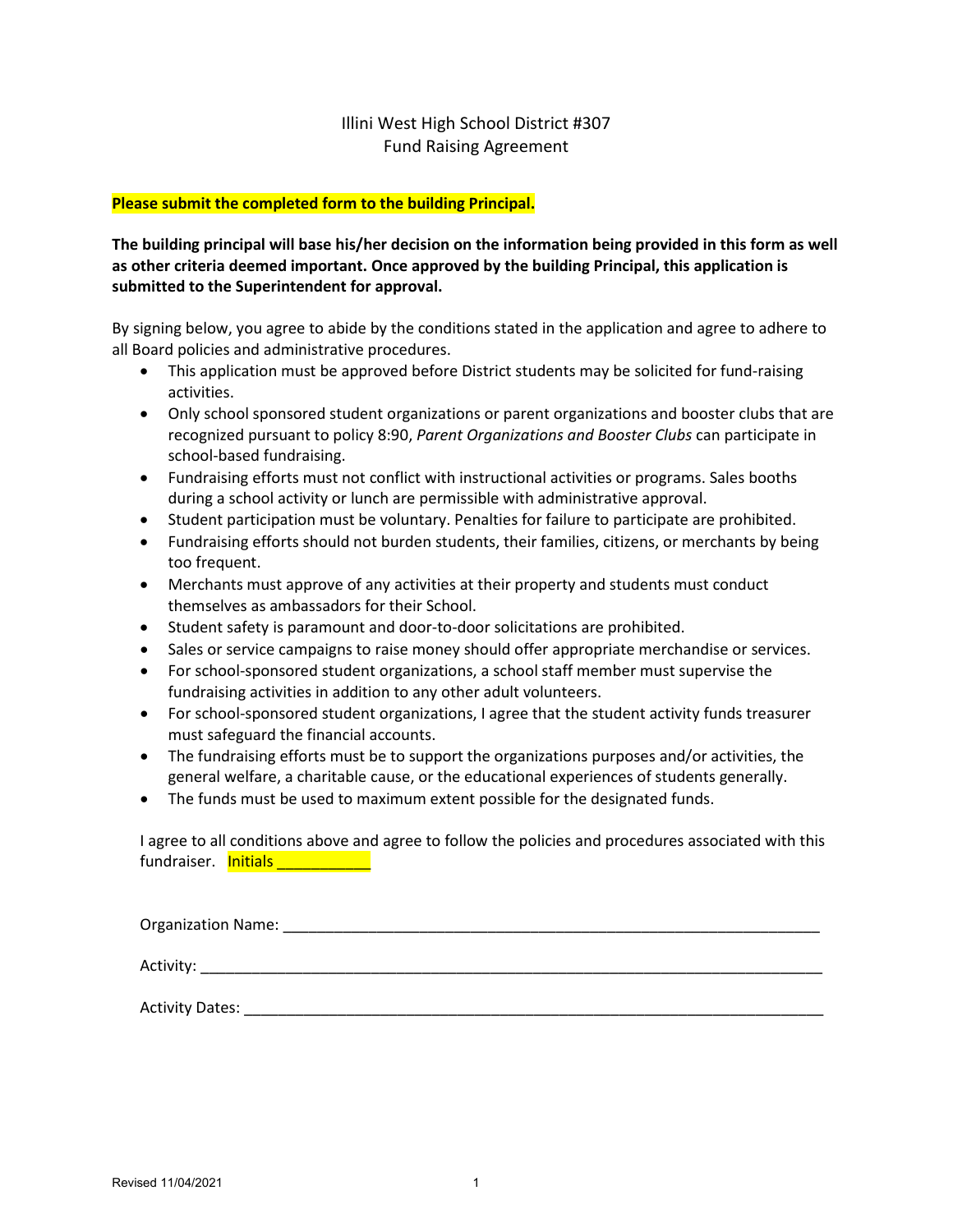Please answer the following questions, regarding your fundraising request:

- 1. Which organization would you classify yourself as?  $\Box$  School sponsored student organization □ Parent Organization/Booster Club
- 2. What, if any, activity may be done while students are on school premises?
- 3. How will students be asked to participate? Describe student incentives for participation.
- 4. When and what was the last fundraising activity done by this organization or club?
- 5. Describe the students' role in the fundraising activity.
- 6. If students will conduct a sales or service campaign, where and how will they find customers?
- 7. Describe the merchandise or services students will be asked to sell or perform.
- 8. List all the adult sponsors, including staff members and non-staff adult volunteers.
	- a. \_\_\_\_\_\_\_\_\_\_\_\_\_\_\_\_\_\_\_\_\_\_\_\_\_\_\_\_
	- b. \_\_\_\_\_\_\_\_\_\_\_\_\_\_\_\_\_\_\_\_\_\_\_\_\_\_\_\_ c. <u>\_\_\_\_\_\_\_\_\_\_\_\_\_\_\_\_\_\_\_\_\_\_\_\_\_\_\_\_\_\_\_\_\_</u>
- 9. Describe how funds raised through the proposed activity will be used.
- 10. If the activity will help fund a trip or overnight excursion, describe the travel plans.

| Applicant Name:            |        |
|----------------------------|--------|
| Address:                   | Phone: |
|                            |        |
| <b>Applicant Signature</b> | Date   |